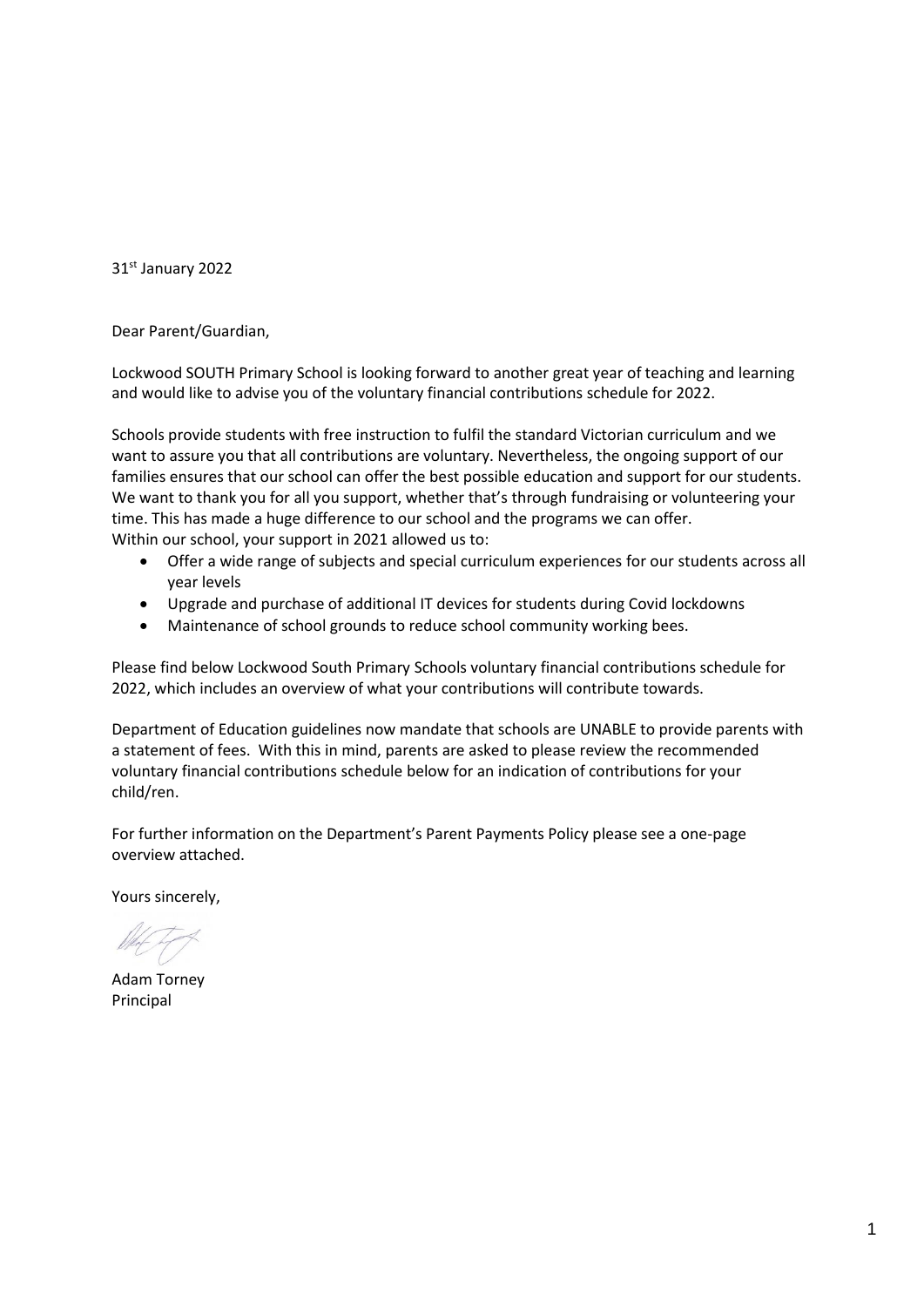## **2022 VOLUNTARY FINANCIAL CONTRIBUTIONS SCHEDULE**

| Curriculum Contributions - items and activities that students use, or participate in, to<br>access the Curriculum                                                                                  | Amount        |
|----------------------------------------------------------------------------------------------------------------------------------------------------------------------------------------------------|---------------|
| [Use the listed items as examples only and either delete or replace with items relevant<br>to your individual school context and identified needs]<br>Classroom consumables, materials & equipment | \$175         |
| Online subscriptions:<br>Raz Plus -\$10 er student<br>Twinkl-\$15                                                                                                                                  | \$25          |
| <b>Whole school Events</b><br>Sports days<br>Swimming transport<br><b>Local Excursions</b>                                                                                                         | \$50          |
| Other Contributions - for non-curriculum items and activities                                                                                                                                      | <b>Amount</b> |
| <b>MARC Library</b>                                                                                                                                                                                | \$30          |
| First aid equipment                                                                                                                                                                                | \$20          |
| School grounds maintenance and improvements (per family)                                                                                                                                           | \$80          |

## **Totals** (leave blank for parents to complete)

| <b>Category</b>                              |    |
|----------------------------------------------|----|
| <b>Curriculum Contributions</b>              | \$ |
| <b>Other Contributions</b>                   | \$ |
| <b>Extra-Curricular Items and Activities</b> | \$ |
| <b>Total Amount</b>                          |    |

## **Direct Debit. BSB: 633 000 Acc. No. 108999657**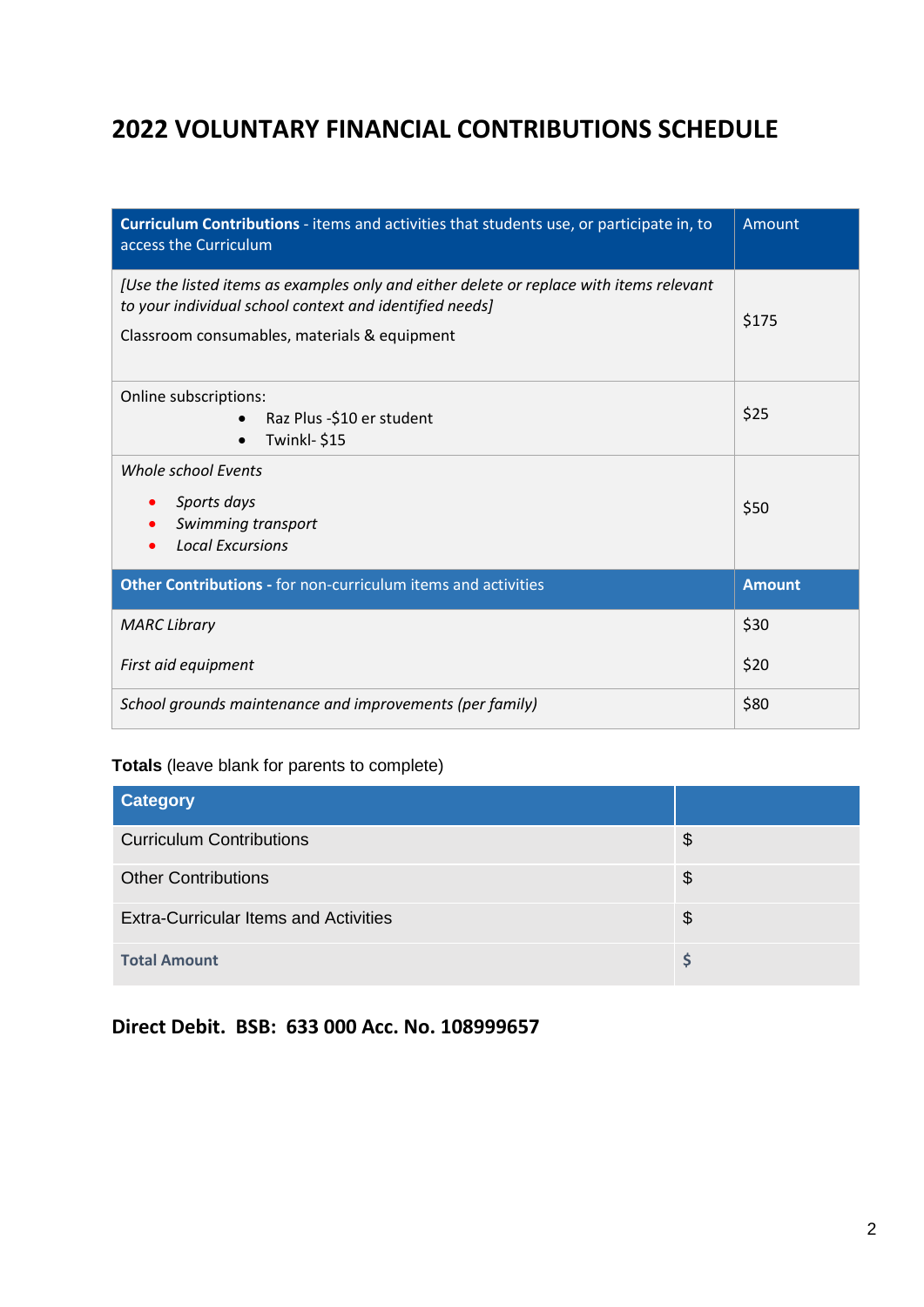## **Curriculum Contributions**

Items and activities that students use, or participate in, to access the Curriculum, including:

- Computer applications where our students have their own individual password At Lockwood South Primary School we use Raz Plus, Maths and Twinkl
- Everyday items that your child will use in the classroom to learn the essential curriculum such as art supplies, science experiment equipment, cooking ingredients, technology materials

### **Other Contributions**

Non-Curriculum items and activities to support the daily operation and objectives of Lockwood South Primary School.

## **Extra-Curricular (OPTIONAL) Items and Activities**

Lockwood South Primary School offers a range of items and activities that enhance or broaden the schooling experience of students and are above and beyond what the school provides in order to deliver the Curriculum. These are provided on a user-pays basis. Details of these items and activities will be provided to students and families throughout the year.

The payment of the following costs are supported by Voluntary Financial Contributions from families, as detailed in the 2022 VOLUNTARY FINANCIAL CONTRIBUTIONS SCHEDULE above:

- Transport costs and hire of specialized facilities required for training or assessment
- PPE worn and retained by the student
- Online registration/subscription fees, platform charges, software
- Tuition fees, registration, and administration fees

### **Financial Support for Families**

Lockwood South Primary School understands that some families may experience financial difficulty and offers a range of support options, including:

- State Schools' Relief provides financial support for eligible families to purchase clothing/uniforms at a reduced rate
- Camps, Sports and Excursions Fund provides payments for eligible students to attend camps, sports and excursions

For a confidential discussion about accessing these services, or if you would like to discuss alternative payment arrangements, contact Joanne Egan our Business Manager on 03 5435 3293 or email [lockwood.south.ps@education.vic.gov.au](mailto:lockwood.south.ps@education.vic.gov.au)

### **Payment methods**

Parent contributions towards the requested payments is essential to maintain the quality of education that we provide at Lockwood SOUTH Primary School. Payment can be made electronically via Direct Debit. BSB: 633 000 Acc. No. 108999657

Alternatively, cash and cheque payments can be made directly at the school Office.

### **Refunds**

Parent requests for refunds are subject to the discretion of the school and made on a case-by-case basis. Refunds will be provided where the school deems it is reasonable and fair to do so, taking into consideration whether a cost has been incurred, the Department's Parent Payment Policy and Guidance, Financial Help for Families Policy and any other relevant information